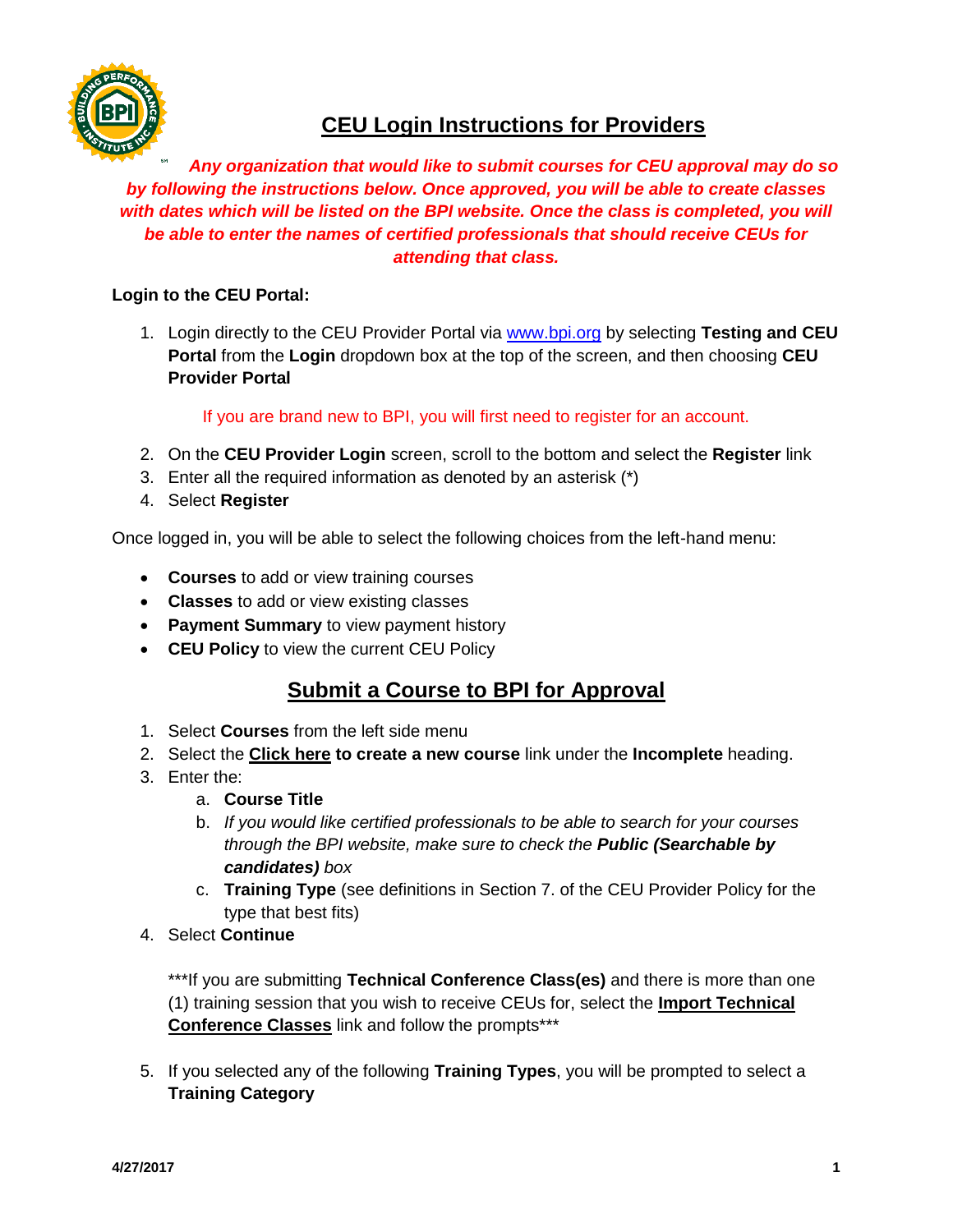- a. **Classroom Training**
- b. **Online Training**
- c. **Articles**
- 6. Select **Training Category** based on the course outline that best fits tour course material (See definitions in Section 6. of the CEU Provider Policy for more details)
- 7. Enter the **Length of training (hours)**
- 8. Upload the **Training Summary / Syllabus** by selecting the **Choose File** button
- 9. Enter the:
	- a. **Contact Name**
	- b. **Contact Phone**
	- c. **Contact Email**
	- d. **Direct Lint to this training's information** (URL of your training website, which may be searchable by certified professionals)
- 10. Select **Continue**
- 11. To add a new instructor (the person who will be presenting the course)
	- a. Select **Create New Instructor** from the **Add Instructor** dropdown box
	- b. Enter their **BPI ID** if available
	- c. Enter the **Instructor Name**
	- d. Upload **Instructor Biography** by selecting the **Choose File** button
	- e. Select **Add**, OR
	- f. Select existing Instructor from the **Add Instructor** dropdown box
- 12. After clicking the **Add** button, a green status bar at the top will confirm additions
- 13. Repeat steps 11 and 12, above, until all instructors for the course have been added
- 14. Select **Continue**
- 15. Read through the **Terms and Conditions**
- 16. Select the **I agree with the terms and conditions** check box
- 17. Select **Submit**

A green status bar at the top of the page will confirm that your course entry has been submitted.

- 18. To add more courses, select the **Create New Course** link under the green status bar, OR
- 19. To submit & pay for your course(s), select the **Submit Courses for Approval** link
- 20. Check off the course(s) you wish to submit at that time and select **Continue**
- 21. Review your course(s) and make payment by selecting **Checkout**

*You will then be brought directly to a PayPal site. If you have a PayPal account, you may choose to use it; or you may login as a guest to pay by debit or credit card. If, at any time, you would like to leave the site without paying, select the Cancel and return to Building Performance Institute, Inc. link at the bottom of the page.*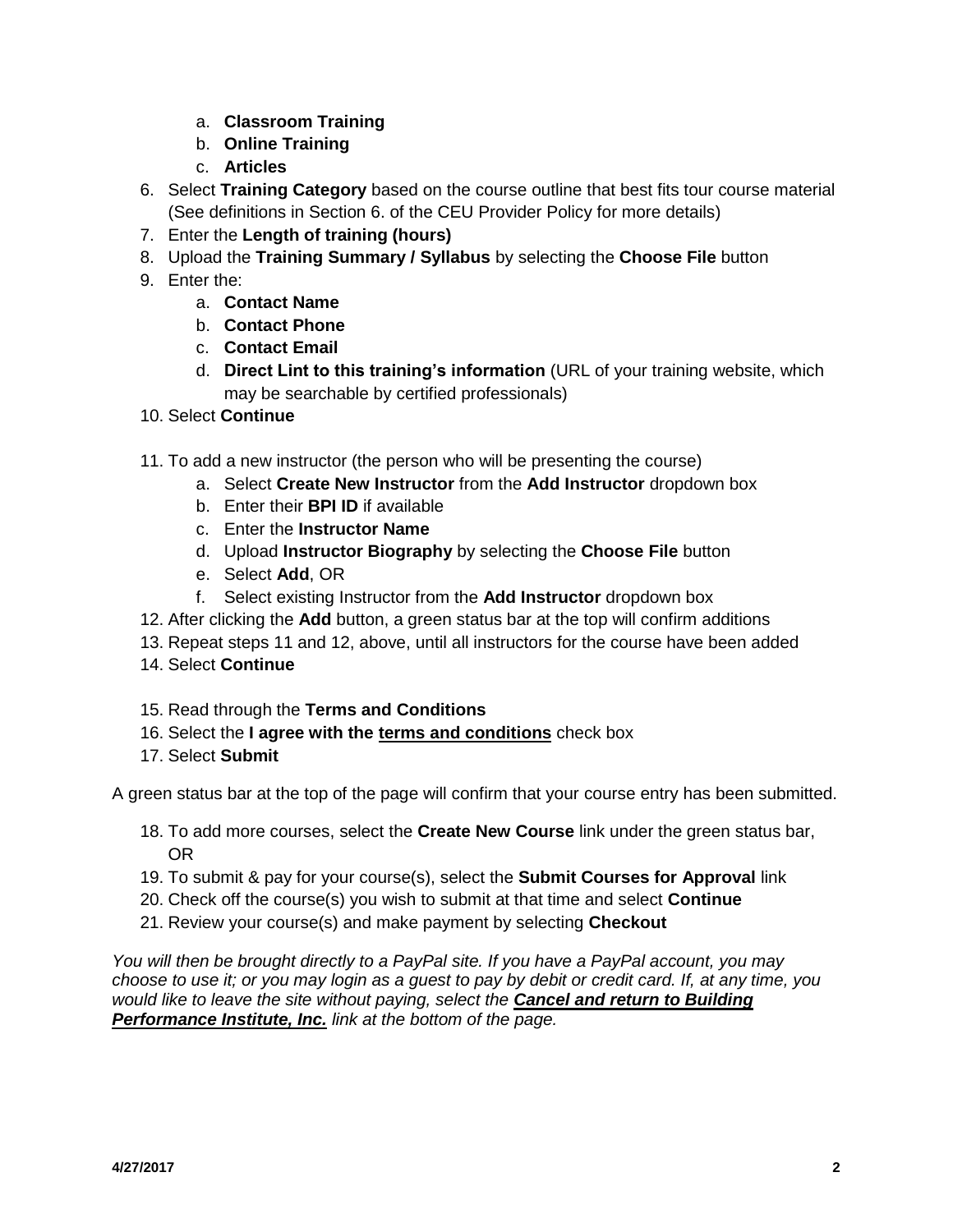## **Add Upcoming Classes**

*Please check your portal on a regular basis for course approval. Once your course has been approved, be sure to create any upcoming class dates to your portal; even if those classes are not open to the public. Please be aware that you will NOT be able to enter certified professional information to any class(es) that have been added to your portal more than two (2) weeks after the last day that class has occurred. Certified professionals will not receive credit until the class has been closed.*

- 1. Select **Classes** from the left side menu
- 2. Select the **Click here to create a new class** link under the **Upcoming** heading.
- 3. Choose which course you would like to add an upcoming class to by selecting from the dropdown box

*(if your course is public, it will now be searchable by the certified professionals on BPI's website)*

- 4. Select **Continue**
- 5. Choose the **Date** (if your class is only one day, enter it in the **Last Date of Training** field)
- 6. Enter the info below where the class will be taking place:
	- a. **Address**
	- b. **City**
	- c. **State**
	- d. **Zip Code**
- 7. Check off the **I agree with the terms and conditions** box
- 8. Select **Create**

### **Add Certified Professionals to Classes that have occurred**

*You cannot add certified professionals to your class(es) until AFTER they have already occurred. This includes any class that can be viewed in the Upcoming area under Classes Summary. Keep in mind that a certified professional can only receive credit for a class if they hold an active BPI Certification.*

- 1. Select **Classes** from the left side menu
- 2. On the right side of the screen where it says **Add Class Attendees**, select **Click here to view the classes that require adding attendees**
- 3. Find the class that you would like to add participants to and select the **Open** button
- 4. Click **OK**
- 5. Attendees can be added to a class by either:
	- a. Looking for a certified professional using the **Search** fields and then selecting **Add**, OR
	- b. **Importing** a CSV file
		- i. Click on the **sample.csv** to see the format that you will need to use
		- ii. You must include the BPI ID of the certified professional